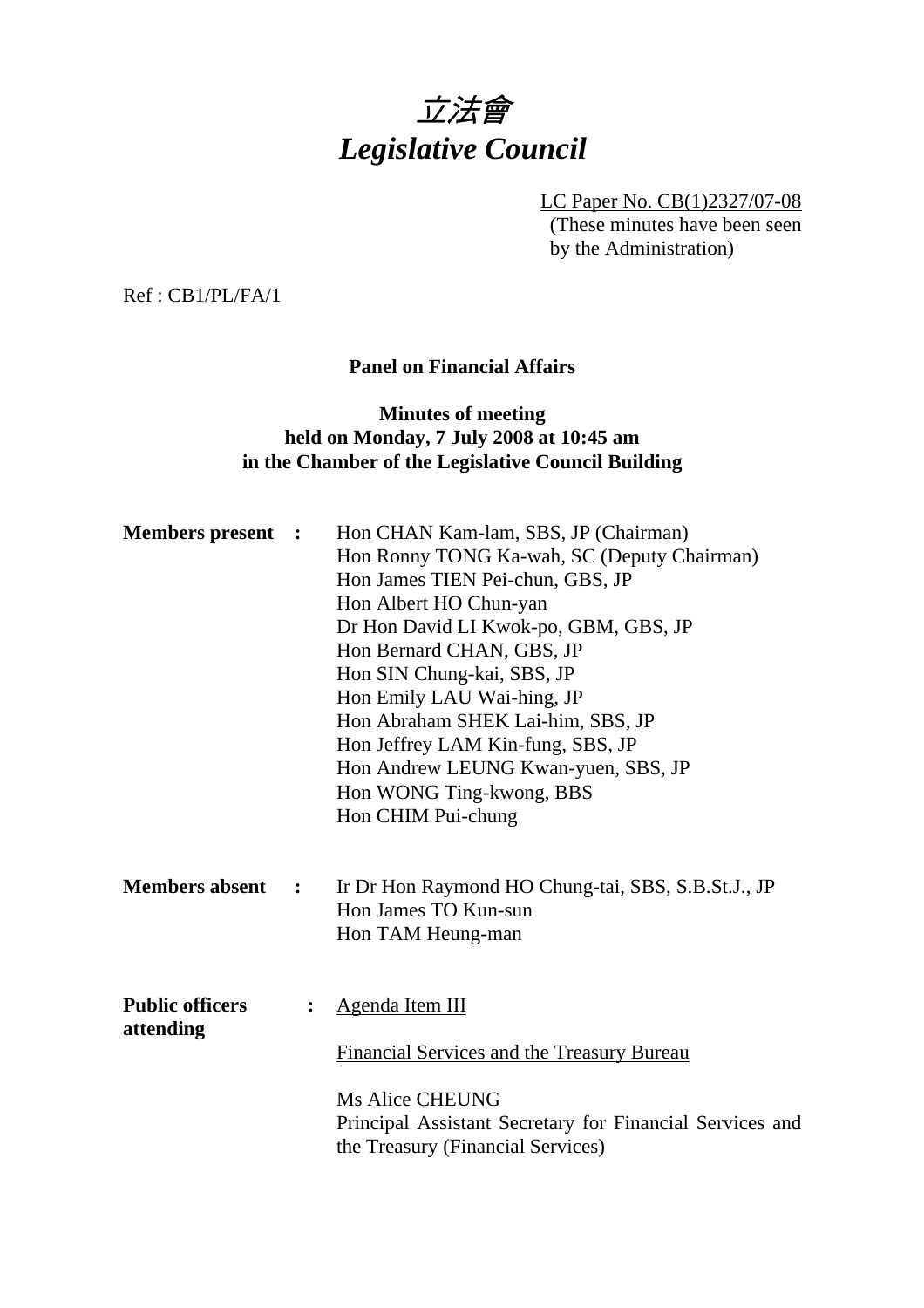|                                                              | <b>Securities and Futures Commission</b>                                                                       |
|--------------------------------------------------------------|----------------------------------------------------------------------------------------------------------------|
|                                                              | Mr Martin WHEATLEY<br><b>Chief Executive Officer</b>                                                           |
|                                                              | <b>Hong Kong Monetary Authority</b>                                                                            |
|                                                              | Mr Arthur YUEN<br><b>Executive Director (Banking Supervision)</b>                                              |
|                                                              | Mr Vincent LEE<br>Division Head (Securities Enforcement)<br><b>Banking Development Department</b>              |
|                                                              | Agenda item IV                                                                                                 |
|                                                              | Financial Services and the Treasury Bureau                                                                     |
|                                                              | Mr Clement CHEUNG<br><b>Commissioner of Insurance</b>                                                          |
|                                                              | Ms Jenny CHAN<br>Principal Assistant Secretary for Financial Services and<br>the Treasury (Financial Services) |
| <b>Attendance by</b><br>: $\ddot{\phantom{0}}$<br>invitation | Agenda Item IV                                                                                                 |
|                                                              | <b>PricewaterhouseCoopers Hong Kong</b>                                                                        |
|                                                              | Mr Lloyd BRYCE-BORTHWICK<br>Partner                                                                            |
|                                                              | Mr Harold MA<br>Director, Office of General Counsel,<br><b>Deputy General Counsel</b>                          |
| <b>Clerk in attendance:</b>                                  | <b>Miss Polly YEUNG</b><br>Chief Council Secretary (1)5                                                        |
| <b>Staff in attendance:</b>                                  | Ms Annette LAM<br>Senior Council Secretary (1)3                                                                |
|                                                              | Ms Rosalind MA                                                                                                 |

 $- 2 -$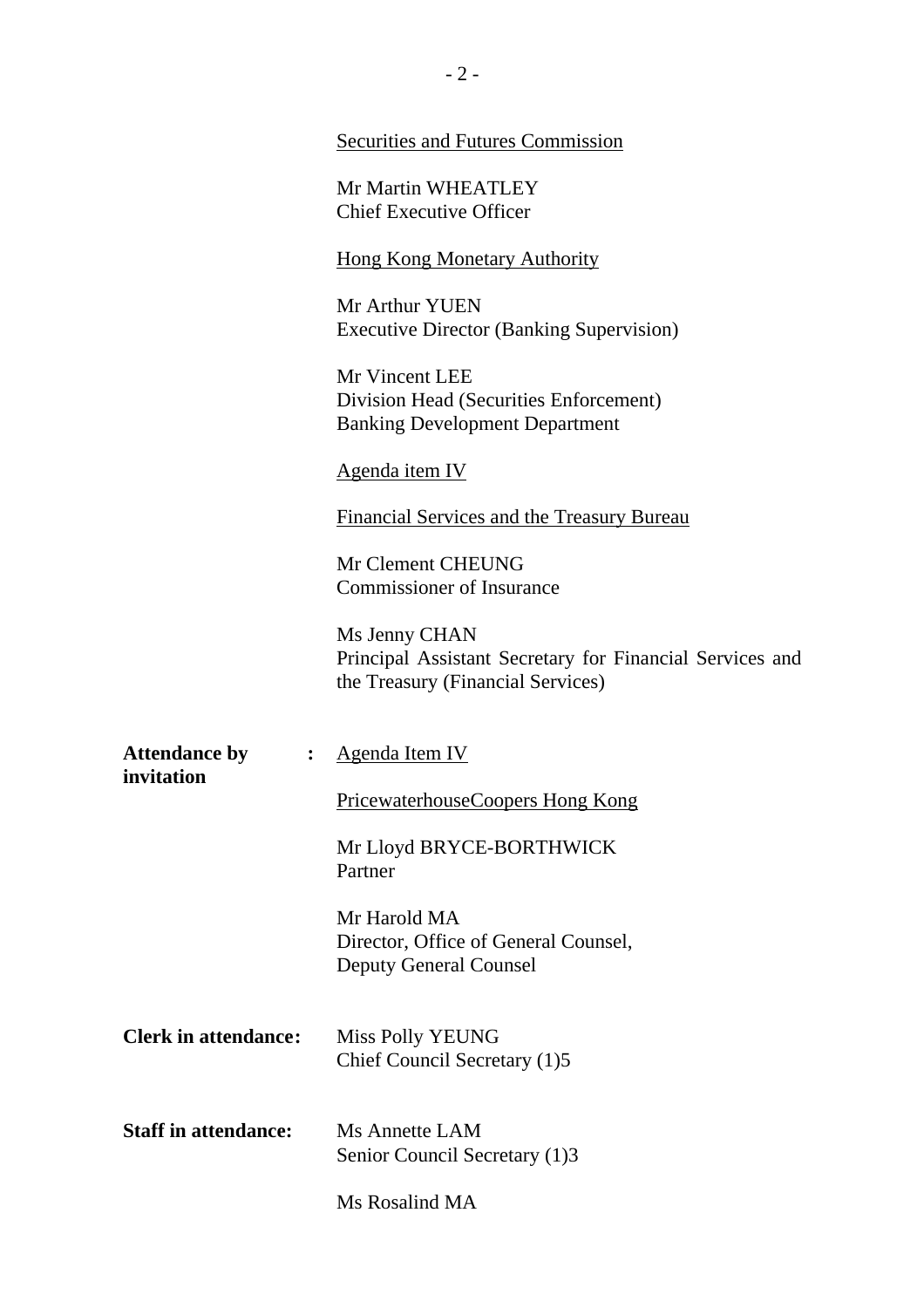# Senior Council Secretary (1)8

Ms Sharon CHAN Legislative Assistant (1)8

#### Action

### **I. Confirmation of minutes of meeting and matters arising**

(LC Paper No.  $CB(1)2083/07-08$  — Minutes of special meeting on 28 April 2008)

The minutes of the special meeting held on 28 April 2008 were confirmed.

#### **II. Information papers issued since the last meeting**

| (LC Paper No. CB(1)2033/07-08 | — Draft report of the Panel for<br>2007-08 for submission to the<br>Legislative Council                                                                                                  |
|-------------------------------|------------------------------------------------------------------------------------------------------------------------------------------------------------------------------------------|
|                               | LC Paper No. $CB(1)2088/07-08(01)$ — Information note on measures to<br>strengthen the supervision on<br>assets of long term insurers in<br>Hong Kong provided by the<br>Administration) |

2. Members noted that the above papers had been issued for the Panel's information.

### **III. Regulation of sale of structured investment or derivative products**

| $(LC$ Paper No. $CB(1)2082/07-08(01)$ — Administration's paper on |                                   |  |  |
|-------------------------------------------------------------------|-----------------------------------|--|--|
|                                                                   | regulation of sale of structured  |  |  |
|                                                                   | investment or derivative products |  |  |
|                                                                   |                                   |  |  |

LC Paper No. IN22/07-08 — Information note on professional investors prepared by the Research and Library Services Division)

Briefing by the Securities and Futures Commission

3. The Chief Executive Officer of the Securities and Futures Commission (CEO/SFC) briefly introduced the three major components of the regulatory regime for protection of investors investing in structured investment or derivative products, as follows: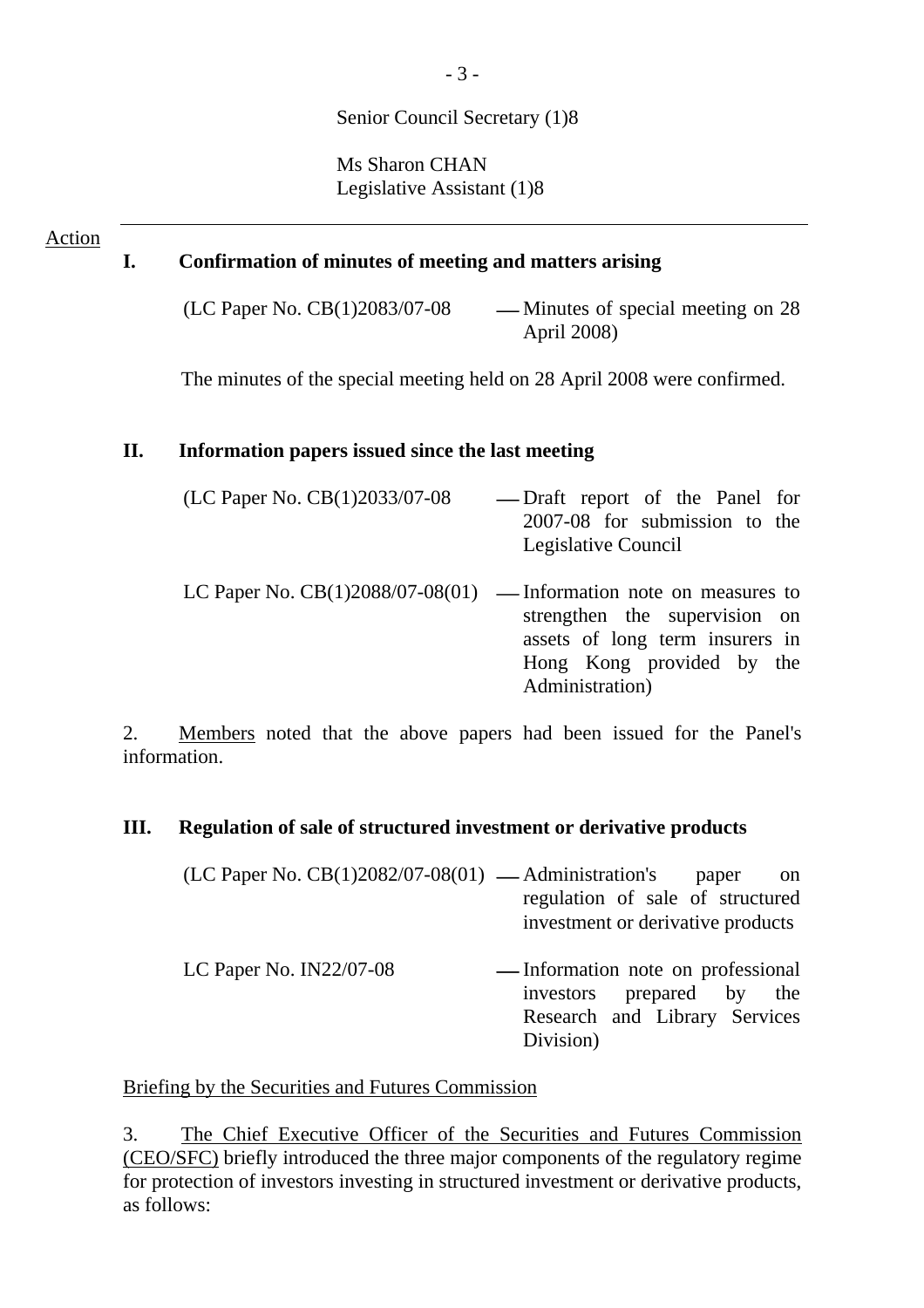- (a) On the regulatory regime for financial products, the focus was primarily on information disclosure rather than on the commercial merits of the products. In brief, the Companies Ordinance (CO) (Cap. 32) required the issuer to include in the document for public offering of structured investment or derivative products all information an investor would reasonably require for the purpose of making an informed investment decision.
- (b) On the regulation of the conduct of licensed or registered persons, the Code of Conduct for Persons Licensed by or Registered with the SFC (the Code) required a licensed or registered person, when providing services to a client in relation to financial products, to assure itself that the client understood the nature and risks of the products and had sufficient net worth to assume the risks and bear the potential losses of trading in the products. To ensure compliance with the Code, SFC and the Hong Kong Monetary Authority (HKMA) carried out on-site examinations and would not hesitate to take enforcement actions when there were breaches of the Code. Apart from on-site examinations, SFC and HKMA followed up complaints, carried out necessary investigations and take disciplinary actions where circumstances warranted.
- (c) Investors' awareness of the need to understand the nature and risks involved in the structured investment or derivative products before making their investment decisions was very important. Through its investor education programme, SFC helped investors gain a general understanding of the key features and risks of these products and the important issues to consider before making investment decisions.

### Briefing by the Hong Kong Monetary Authority

4. The Executive Director (Banking Supervision), Hong Kong Monetary Authority (ED(BS)/HKMA) said that HKMA had been working closely with SFC in following up investors' complaints relating to accumulator contracts. Under the Securities and Futures Ordinance (SFO) (Cap. 571), HKMA was the frontline regulator for banks in relation to their securities and futures business. All the requirements under the existing regulatory regime for the selling of securities and futures products were applicable to banks and brokers alike. As the frontline regulator, HKMA applied regulatory standards stipulated by SFC in supervising the regulated activities conducted by banks. It performed on-site examinations to ensure that banks had proper internal control and management supervision in place as well as complied with the relevant statutory and regulatory requirements. Where signs of mis-selling or other wrongdoings were revealed during the supervisory process or from complaints received, HKMA would look into the cases and take appropriate actions in consultation with SFC. As far as banks' securities business was concerned, the procedures adopted by HKMA were modelled on those of SFC. There were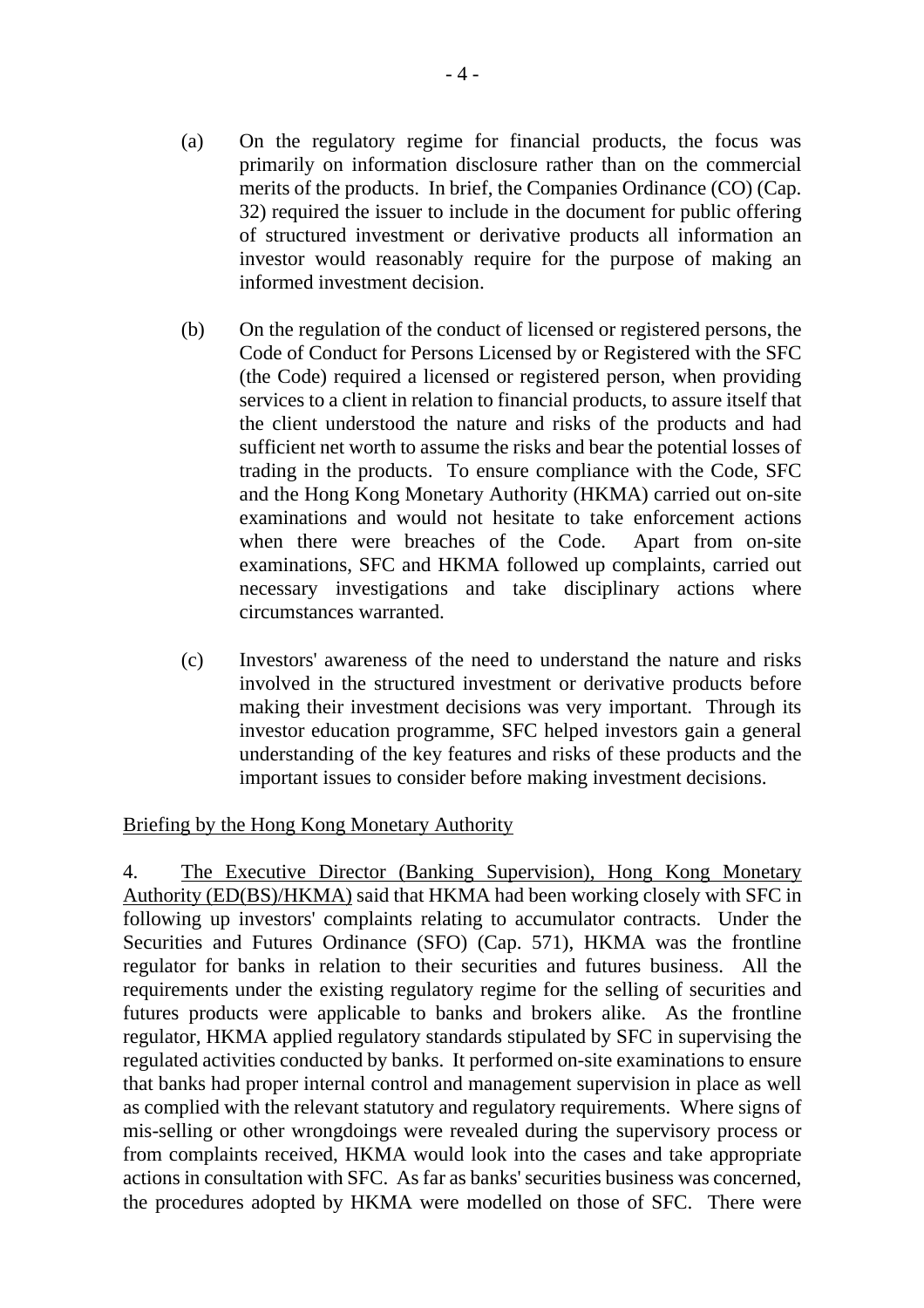regular meetings between HKMA and SFC as well as formal consultation on each and every disciplinary case to ensure consistency in application of standards by both regulators.

## Discussion

# *Regulatory requirements on the sale of structured investment or derivative products*

5. Mr SIN Chung-kai noted that the regulators would carry out on-site examinations in relation to the sale of investment products by banks and non-bank intermediaries. He enquired whether there was any mechanism for the regulators to conduct random checks with individual investors to ascertain compliance of these institutions with the standards and requirements stipulated by SFC. Mr SIN was particularly concerned about the sale practice for sophisticated structured investment or derivative products such as accumulator contracts through private banking service, and sought information on how customers were apprised of the features and investment risks of these products.

6. In response, ED(BS)/HKMA advised that as part of its day-to-day supervision of the securities and futures business of banks, HKMA would conduct random inspections of transaction documents/records including contracts and records of telephone conversations between bank staff and their customers. The existing supervisory measures were considered adequate and broadly in line with the practices adopted by regulators of other advanced economies. As far as he was aware, some banks had put in place an internal control mechanism under which random testings would be conducted to ascertain adherence of their frontline staff to the regulatory requirements on the sale and distribution of investment products. While it was not HKMA's practice to contact individual bank customers, it might get in touch with the customers concerned when dealing with complaint cases.

7. CEO/SFC advised that the regulatory approach adopted by SFC was similar to that of HKMA. The two regulators maintained consistency in the application of regulatory requirements through regular meetings and pursuant to the Memorandum of Understanding. SFC would follow up complaints with the investors concerned but did not normally carry out random checks with individual investors. Responding to Mr SIN's further enquiry, CEO/SFC said that SFC did not issue directives to HKMA as to how the latter should perform its supervisory functions in relation to the regulation of the offer of structured investment products by banks.

8. Mr James TIEN declared that his company had investments in accumulator contracts. Given the complexity of structured investment and derivative products available in the market, he was concerned that it might not be easy for an average investor to understand fully the nature and risks of such products. Moreover, intermediaries would tend to emphasize the return rather than the risks of these products in the sale process. Mr Jeffrey LAM pointed out that a great variety of financial products were offered in the market to cater for different investment needs. However, as investors might have difficulties in coming to grip with such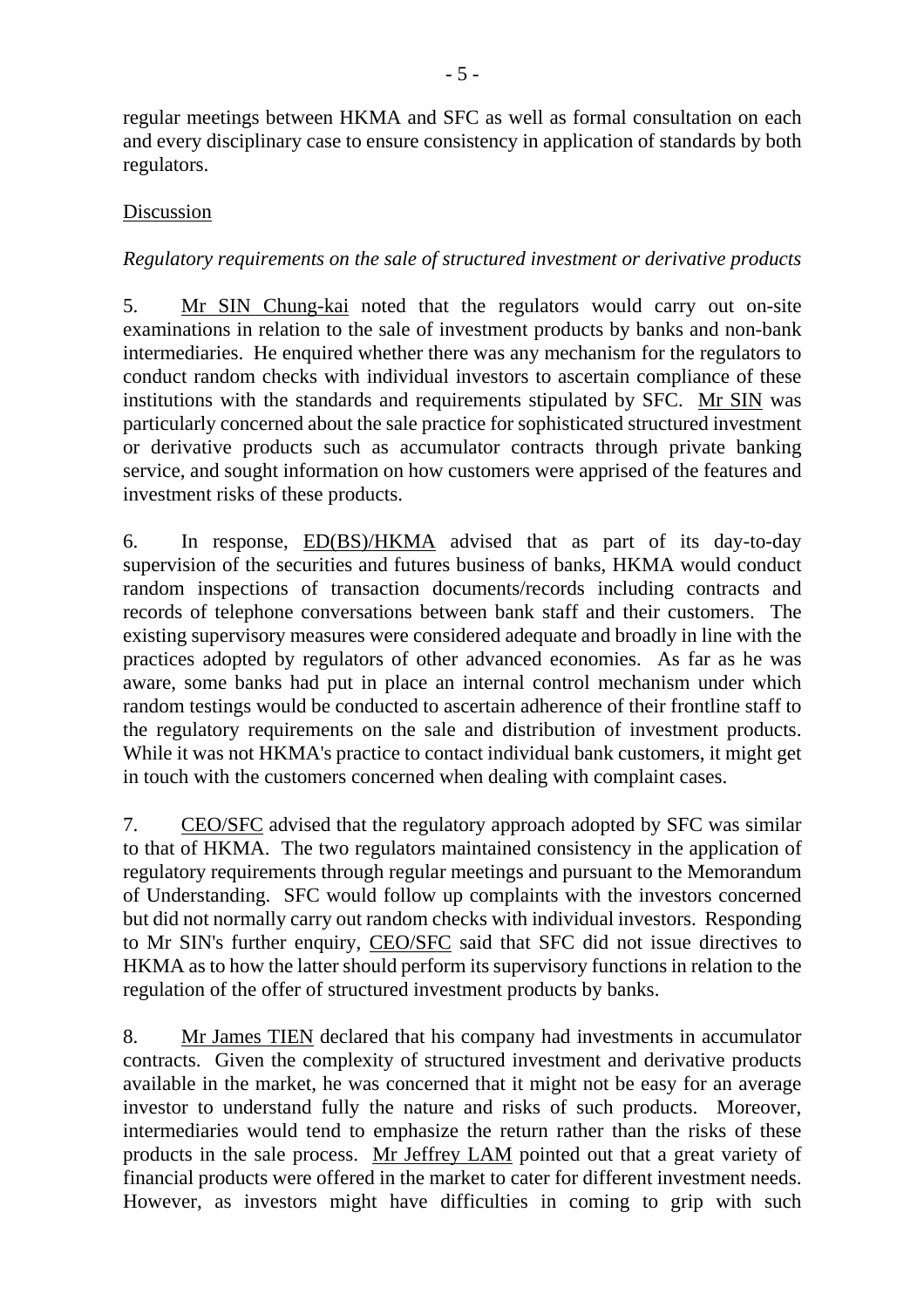sophisticated products, Mr LAM and Mr TIEN asked whether all financial products, notably structured investment or derivative products such as accumulator contracts, should be subject to prior vetting or approval by the regulator before being offered in the market.

9. CEO/SFC explained that at present, the public offering of unlisted structured notes had to meet the information disclosure requirements under the CO. If the structured note offered to the public was also proposed to be listed on the Stock Exchange of Hong Kong Limited (SEHK), then, in addition to satisfying the requirements under CO, the issuer would need to comply with the relevant provisions of the Main Board Listing Rules on structured products. The SFO also contained provisions on certain authorization requirements if the documents constituted an invitation to the public to enter into an investment agreement or to acquire securities. CEO/SFC pointed out that structured investment or derivative products such as accumulator contracts were a narrow class of products privately sold to sophisticated investors rather than to ordinary small investors. The issuance of these privately placed products was not subject to the approval of SFC or HKMA. Similar to the practice adopted in other advanced markets, a lighter regulatory regime would apply in relation to activities carried out by licensed intermediaries in connection with professional investors who should have the requisite experience and knowledge to make their own investment decision. Therefore, pre-approval of these products by the regulator was not required.

10. The Chairman and Mr CHIM Pui-chung expressed concern about investor protection in the investment in highly sophisticated financial products. They doubted the efficacy of the criteria for designating certain investors as "professional investors" based on the size of an investment portfolio of not less than HK\$8 million. Mr CHIM pointed out that the terms and conditions of the contracts of these investment products were usually lengthy and difficult to understand. He was of the view that the lighter regulatory regime governing the sale and distribution of financial products to professional investors had in fact been abused by some international banks assuming the dual role of "issuer" and "distributor" of these products. He called on SFC and HKMA to step up their supervisory and enforcement efforts.

11. In response, CEO/SFC assured members that SFC attached great importance to investor protection and would not hesitate to take necessary actions against licensed intermediaries for breaches of regulatory requirements. In determining whether an individual was a professional investor under the Code, a licensed or registered person had to fulfil a number of obligations. In addition to the criterion of an investment portfolio of not less than HK\$8 million or its equivalent in any foreign currency, the Code required licensed or registered persons to assess and be reasonably satisfied that the client was knowledgeable and had sufficient expertise in the relevant products and markets, having regard to the types of products the client had traded, the frequency and the size of the trades (not less than 40 transactions per annum), the client's dealing experience in the relevant market (at least two years) and the client's awareness of the risks involved in trading in the relevant markets.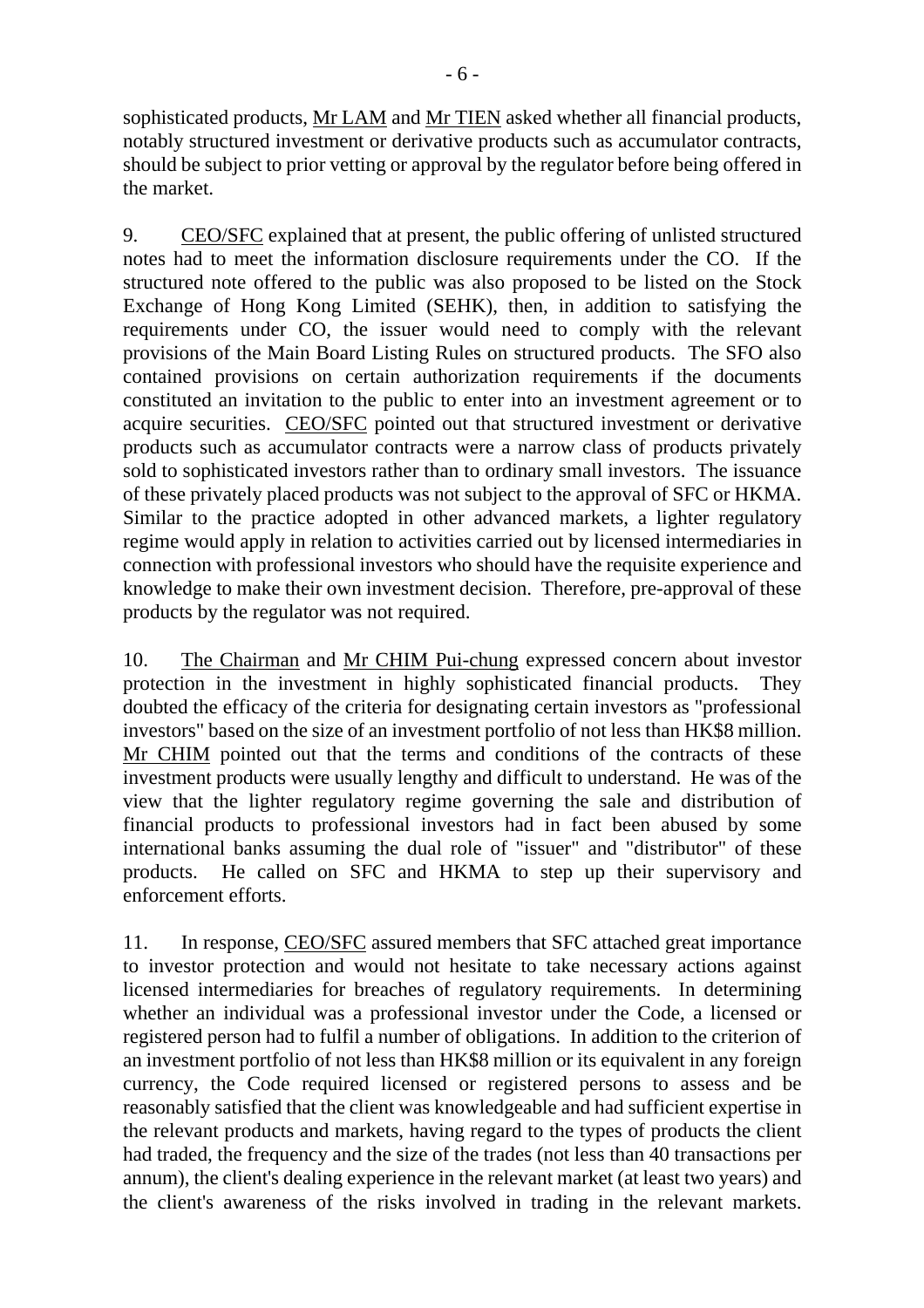Furthermore, the licensed or registered person needed to provide a written explanation to the client explaining the risks and consequences of being treated as a professional investor and to obtain a signed declaration, which had to be re-confirmed annually, from the client confirming the latter's acceptance of his being treated as a professional investor.

12. The Chairman and Mr CHIM Pui-chung requested SFC to review the HK\$8 million threshold. The Chairman opined that the current threshold might be on the low side given the increase in the variety of investment products and the growth in the volume of market transactions in the past years. Mr James TIEN suggested that, to enhance protection for investors, SFC/HKMA should ascertain whether licensed or registered persons had complied fully with the requirements of the Code for determination of professional investors during their on-site examinations. In response, CEO/SFC re-stated that the size of the investment portfolio was only one of the criteria. SFC would review the various defining factors, including whether the threshold of HK\$8 million should be revised, later in 2008.

13. The Chairman commented that the current arrangements, which did not require issuers to obtain prior approval of the regulators on the documentation and offering of structured investment or derivative products privately sold to professional investors, had given rise to concern about inadequate regulation. He opined that improvements should be made to the regulatory regime for these privately placed products. In reply, CEO/SFC said that as these products were not meant for wide public offering and were traded in a relatively smaller market, it was the usual practice for regulators to adopt a reactive enforcement stance and would only take action when there were regulatory concerns arising from the sale or distribution of these products.

14. Mr Ronny TONG was of the view that while prior approval or vetting by SFC was not currently required before private banks sold structured investment or derivative products (such as accumulator contracts) to their clients, SFC should at least make enquiries on the nature and packaging of the products. Mr TONG also suggested that SFC should revise the disclosure requirement under the Code to require licensed or registered persons to disclose to their customers that these privately sold products had not been approved by SFC.

15. In this connection, CEO/SFC highlighted that a robust regulatory regime under SFO was already in place to regulate the information disclosure and documentation approval process of investment products to be sold or distributed publicly. However, the category of products under discussion was sold privately to a selected group of individuals considered by the banking/financial institutions as of high net worth and well-versed in sophisticated investments. The interests of the investors were safeguarded through relevant requirements under the Code on the intermediaries to act properly, fairly and to disclose necessary information relating to the products. Nevertheless, CEO/SFC agreed to consider Mr Ronny TONG's suggestion in the upcoming review of the criteria for and requirements on dealing with professional investors.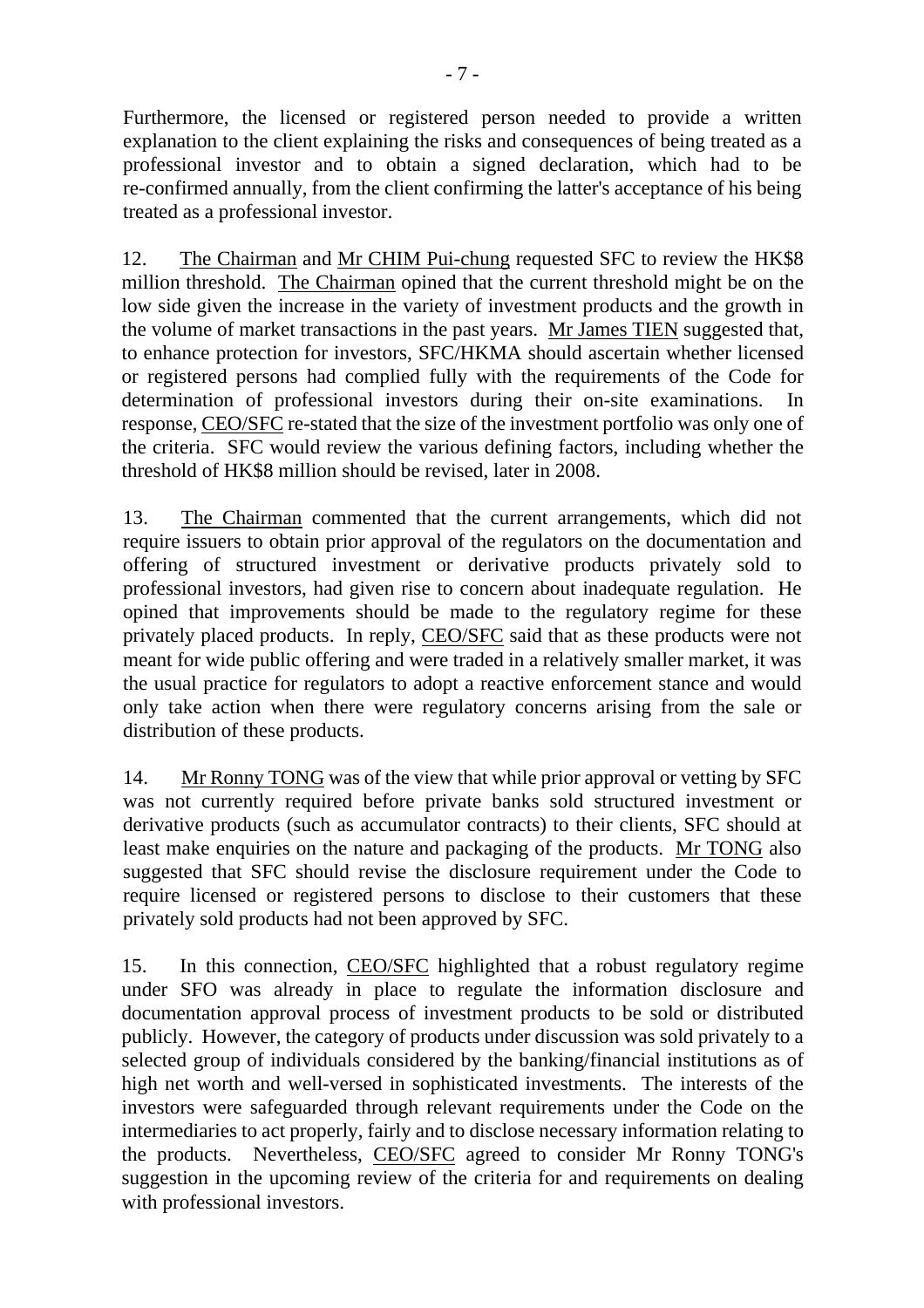(*Post-meeting note* : The written response provided by SFC on paragraph 15 above was issued to members vide LC Paper CB(1)2255/07-08(01) on 11 August 2008.)

16. Noting that intermediaries were required under the Code to provide clear explanation on the nature and risks of the products recommended to their clients, Mr Jeffrey LAM enquired whether there were guidelines for the intermediaries to follow in fulfilling this obligation. In reply, CEO/SFC advised that guidelines had been issued to intermediaries listing the matters they should have regard to when making recommendations or solicitations to their clients. In brief, the intermediaries should provide their clients with sufficient information on the potential benefits and risks of the product to help clients make informed investment decisions. On the question of distinguishing between good and bad investment advisers, CEO/SFC responded that this was primarily a matter of commercial judgment for the investors.

17. The Chairman said that under a highly competitive business environment, some bank staff had simply persuaded retirees with sufficient net worth to sign the declaration consenting to being treated as professional investors without taking all the requisite steps to ascertain whether the individual could meet the criteria as a professional investor. He therefore called on the regulators to pay special attention to the compliance of bank staff with the relevant regulatory requirements.

18. In response, CEO/SFC pointed out that any intermediary who asked the client to sign the declaration without going through the required steps would be in breach of the Code. Where necessary, SFC would investigate into alleged breaches and take disciplinary actions. ED(BS)/HKMA added that in addition to the written declaration signed by professional investors, HKMA would look into the internal control of banks in its day-to-day supervision. Where certain bank staff had failed to follow the required procedures when designating certain clients as professional investors, HKMA would follow up with the bank concerned.

# *Regulation of securities and futures business of banks and non-bank institutions*

19. The Chairman noted that under the current regulatory framework, the securities and futures business of banks and broker firms were subject to the regulatory oversight of two different regulators, i.e. HKMA and SFC respectively. While both regulators adopted the same regulatory standards and requirements as stipulated under SFO, the Chairman said that licensed brokers under the supervision of SFC had expressed the view that they were subject to more stringent licensing requirements than registered persons of banks under the supervision of HKMA. Moreover, the investing public might find it difficult to decide which regulator to approach for lodging complaints. The SFC and HKMA would also need to examine the complaints for the purpose of deciding which regulator should follow up. As such, the Chairman was of the view that consideration should be given to streamlining the regulatory framework so that a single regulator would oversee the compliance of licensed or registered persons engaged in securities or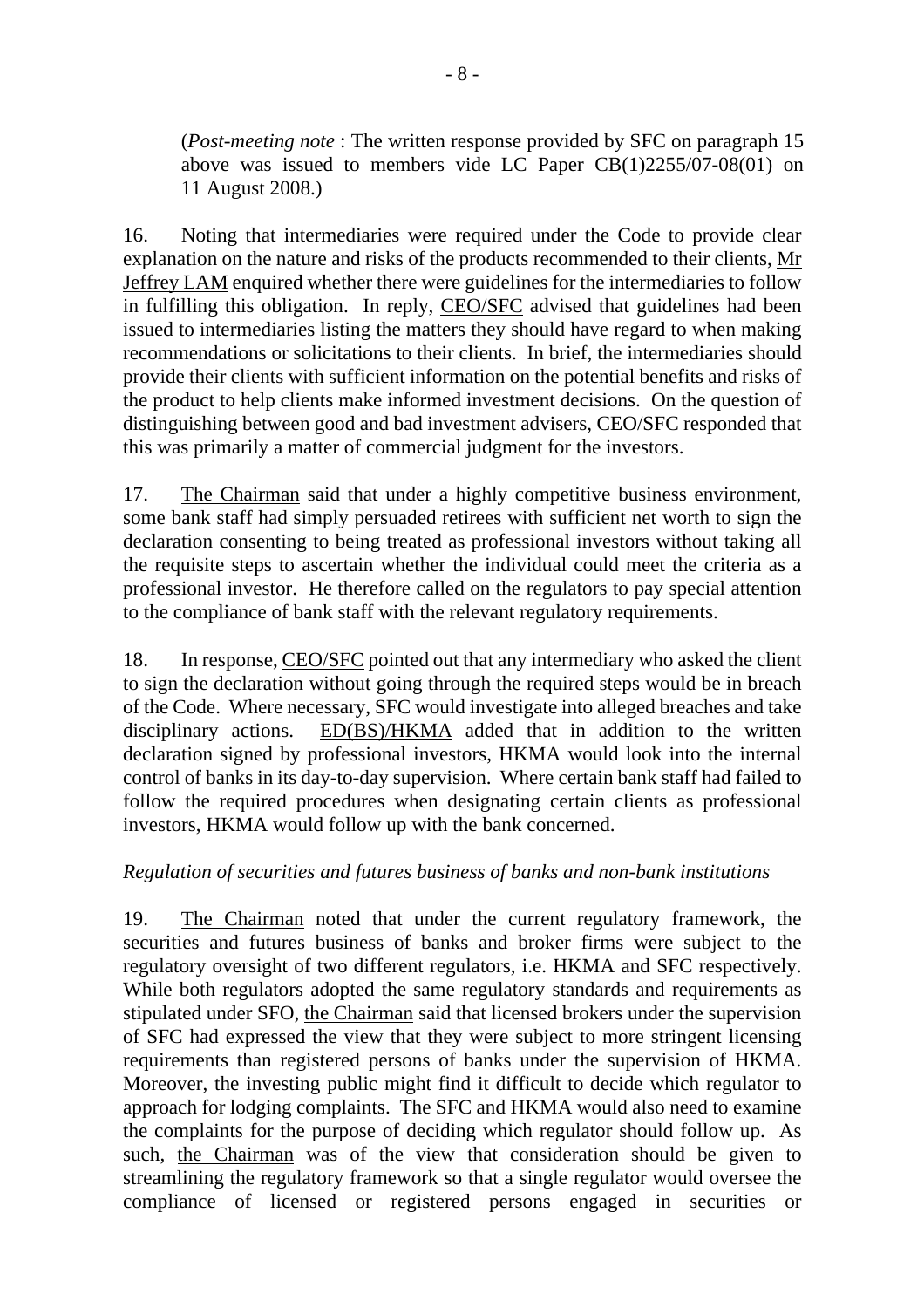investment-related business in both the banking and securities sectors. Mr CHIM Pui-chung expressed similar concern and opined that the regulators and the Administration should follow up complaints in a more proactively manner.

20. In this regard, CEO/SFC re-affirmed that SFC attached importance to investigating into complaints of alleged breaches. Cases which were found to be outside the jurisdiction of SFC would immediately be referred to the appropriate authority for follow-up. During the past six months or so when issues related to structured investment or derivative products had aroused much public concern, SFC had received a total of 15 complaints from investors, among which 12 had been referred to HKMA for follow-up.

21. ED(BS)/HKMA pointed out that the current regulatory framework, under which HKMA acted as the frontline regulator of the securities and futures business of banks, had been in place since the implementation of SFO in 2003. The current arrangement was noted and supported by the industry and the relevant Bills Committee at that time, which had examined the legislative proposals at length. More importantly, HKMA had all along worked in close collaboration with SFC in the supervisory process, including conducting on-site examinations and in handling complaint and disciplinary cases, thereby maintaining consistency in supervisory and enforcement standards. As regards concerns about the difference, if any, in regulatory standard applicable to banks and brokers in their securities and futures business, ED(BS)/HKMA said that both categories of practitioners were subject to the same set of requirements and "fit and proper" test prescribed by SFC. The Principal Assistant Secretary for Financial Services and the Treasury (Financial Services) (PAS(FS)) added that the regulatory regime for structured investment or derivative products focused on the conduct of the intermediaries in the sale and distribution process rather than on the merits or issuance of the products per se. She assured members that the regulators would take necessary enforcement actions to ensure compliance by intermediaries with relevant requirements under the Code.

22. The Chairman reiterated his view that if the securities and futures business of banks and broker firms were subject to the same set of standards and requirements, the regulatory framework should be simplified by placing the regulatory responsibility under a single regulator. He also enquired about the progress of and timeframe for completion of HKMA's investigation on the 12 complaint cases referred by SFC.

23. In response, ED(BS)/HKMA assured members that HKMA would deal with the complaint cases in a prudent and fair manner, with a view to completing investigation as soon as possible. He nevertheless pointed out that it would be difficult to specify a timeframe for completion of investigation due to the complexity of the issues involved. CEO/SFC highlighted that the current system underpinned by two regulators to oversee the business of two different sectors and applying a unified set of regulatory standards and requirements had operated effectively all along. Whether or not the status quo should be changed was a policy issue which had to be further examined. PAS(FS) advised that the current regulatory system had been in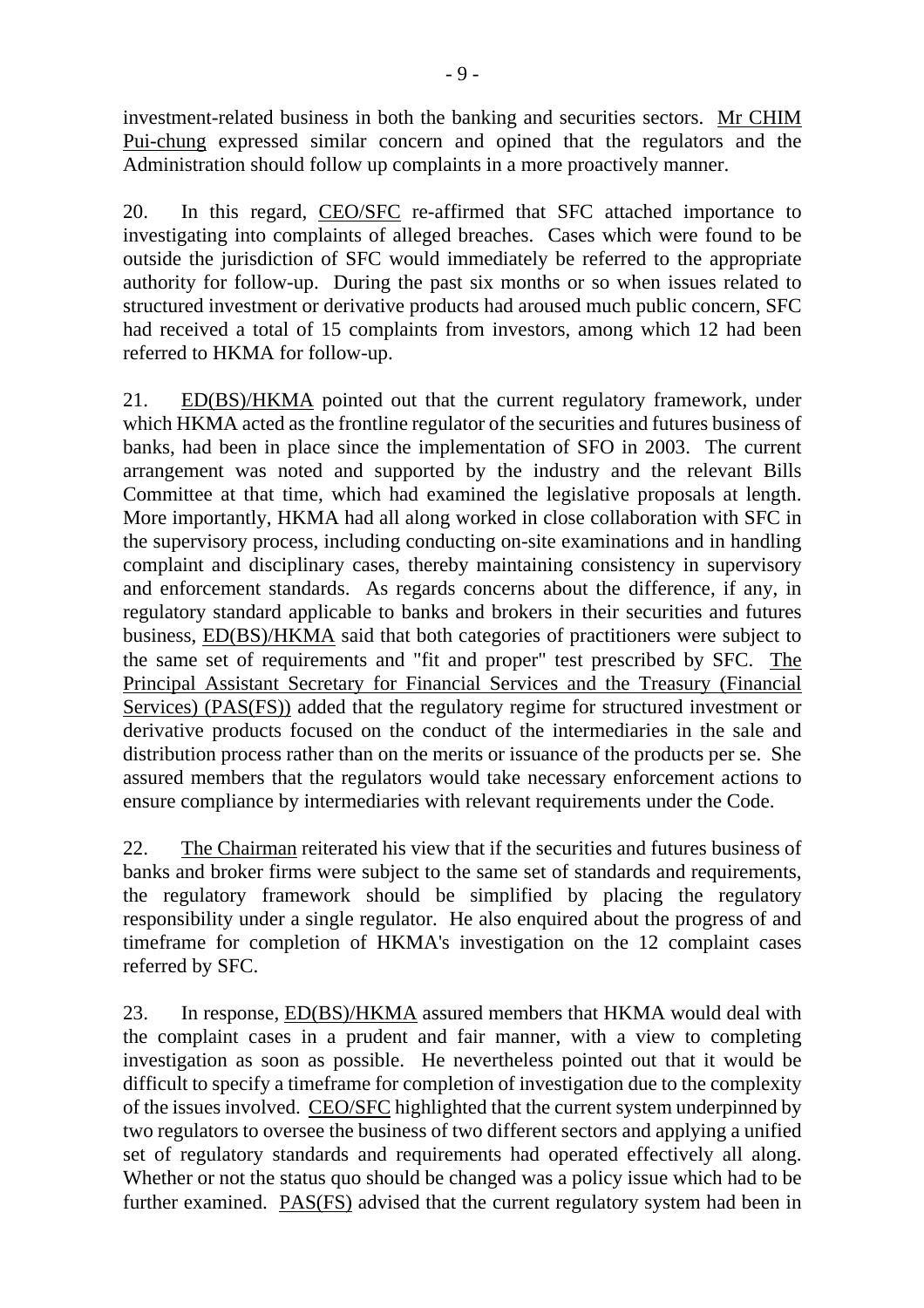place since the implementation of SFO in 2003. Whether the securities and futures business of banks and other non-bank institutions should be put under the oversight of a single regulator had to be considered carefully, having regard to market developments. For example, it was also noted that in recent years, banks were also engaged in businesses such as insurance and Mandatory Provident Funds.

24. The Chairman called on the Administration to review the current regulatory regime for securities and futures business conducted by banks and non-bank institutions, taking into consideration members' views and the latest market developments.

# *Safeguards against conflict of interests*

25. Mr Albert HO noted that while many banks acquired structured investment or derivative products from international fund houses or financial institutions, some banks took on a dual role of being both the issuer and the distributor of these products. In such cases, Mr HO was concerned about the conflict of interests that might arise and whether this could be effectively addressed by the establishment of "Chinese Walls" between the frontline business arm and the investment banking division arm of the bank concerned.

26. In response, CEO/SFC advised that banks/financial institutions taking on the dual role as issuer and distributor would not give rise to conflict of interests, provided that there was adequate upfront disclosure to investors and the establishment of effective "Chinese Walls" between the frontline business function and the investment banking division. If a bank/financial institution considered that it could not effectively manage the conflict of interest arising from its dual role by way of "Chinese Walls" or through upfront disclosure, it should not engage in the promotion and sale of the products issued by it.

27. Responding to Mr Albert HO's further enquiry on the consequences faced by an intermediary who had failed to make sufficient disclosure to the client, CEO/SFC said that he was not in a position to make a generic comment as it was necessary to consider the specific circumstances of individual cases. In enforcing the Code, SFC or HKMA would investigate into complaints and assess whether there were any breaches of the Code. If a client considered that the intermediary had not complied with the disclosure requirements under the Code, he should lodge a complaint with SFC or HKMA, depending on whether a bank or a non-bank institution was involved.

28. Mr Albert HO enquired whether SFC/HKMA had the power to compel disclosure of information such as the profits gained by the intermediary in the transactions and the commission charged. In reply, CEO/SFC advised that an intermediary was obliged to disclose their fees and commission but not the profitability of its position in a transaction. As a general requirement, an intermediary must disclose reasonable and adequate information to its client before advising on or dealing in the product.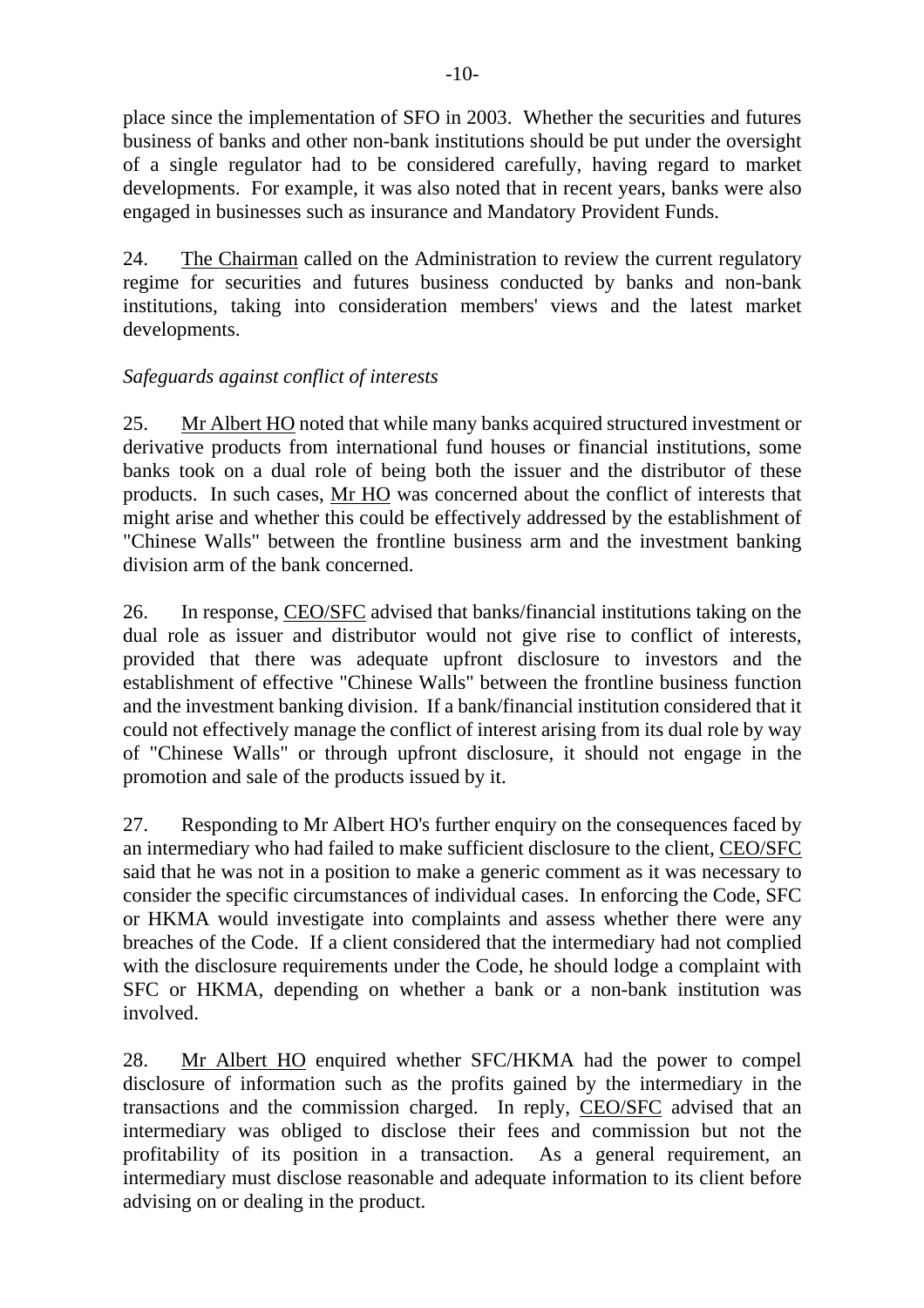29. Mr Abraham SHEK pointed out that apart from concerns about the conflict of interests, the question of whether an intermediary owed a fiduciary duty to its clients should also be examined. Mr SHEK opined that where an intermediary acted as the investment adviser of its customers and offered investment products issued by its parent financial institution, the question of fiduciary duty would likely arise. He doubted whether the regulators had given any consideration to fiduciary duty in their investigation of complaints. Mr SHEK called on the regulators to make reference to the fiduciary duty of investment advisers under the regulatory regime of the United States. He also noted with concern cases where investors with net worth below HK\$8 million had been persuaded to apply for loans to top up their net worth in order to invest in privately placed structured investment products.

30. In response, CEO/SFC advised that general principles governing the conduct of intermediaries in dealing with their clients were set out in the Code. For example, the intermediaries should operate in accordance with the principles of honesty, fairness and in the best interest of their clients. Regarding the protection of investors through imposing fiduciary duty on the intermediaries, CEO/SFC said that SFC had issued clear suitability requirement guidelines, in the form of questions and answers, to enhance intermediaries' understanding as well as assist them in meeting the suitability obligations under the Code. Thematic examinations on investment advisory activities were carried out as part of SFC's regular on-site examination. Where breaches were identified during the examinations, SFC would take enforcement actions against the intermediaries as appropriate. CEO/SFC reiterated that an investment portfolio of not less than HK\$8 million was only one of the many tests for the determination of an individual's status as a professional investor. He took note of Mr SHEK's view about the fiduciary duty of intermediaries.

31. Mr Albert HO was of the view that even professional investors with the expertise and knowledge in investment might not have sufficient time to manage their wealth and had to rely on the advice of their intermediaries. As such, the independence and fairness of the intermediaries would be of paramount importance in avoiding the conflict of interests and protecting investors. Mr HO was concerned whether the disclosure requirements in the Code included any specific requirements for the banks to disclose to their clients the open positions they held in the investment of a structured investment or derivative product. He also enquired about the measures adopted by HKMA to ensure the establishment and effective operation of internal control system and "Chinese Walls".

32. ED(BS)/HKMA responded that on the avoidance of conflict of interest, paragraph 10.1 of the Code stipulated that unless a licensed or registered person had disclosed the material interest or conflict, if any, they had in a transaction with or for a client, and taken all reasonable steps to ensure fair treatment of the client, he or she should neither advise nor deal in relation to the transaction. HKMA would examine the adequacy and suitability of the internal control systems of banks and compliance with the requirements of the Code by bank staff during its day-to-day supervision. He advised that among the 22 banks which sold structured investment or derivative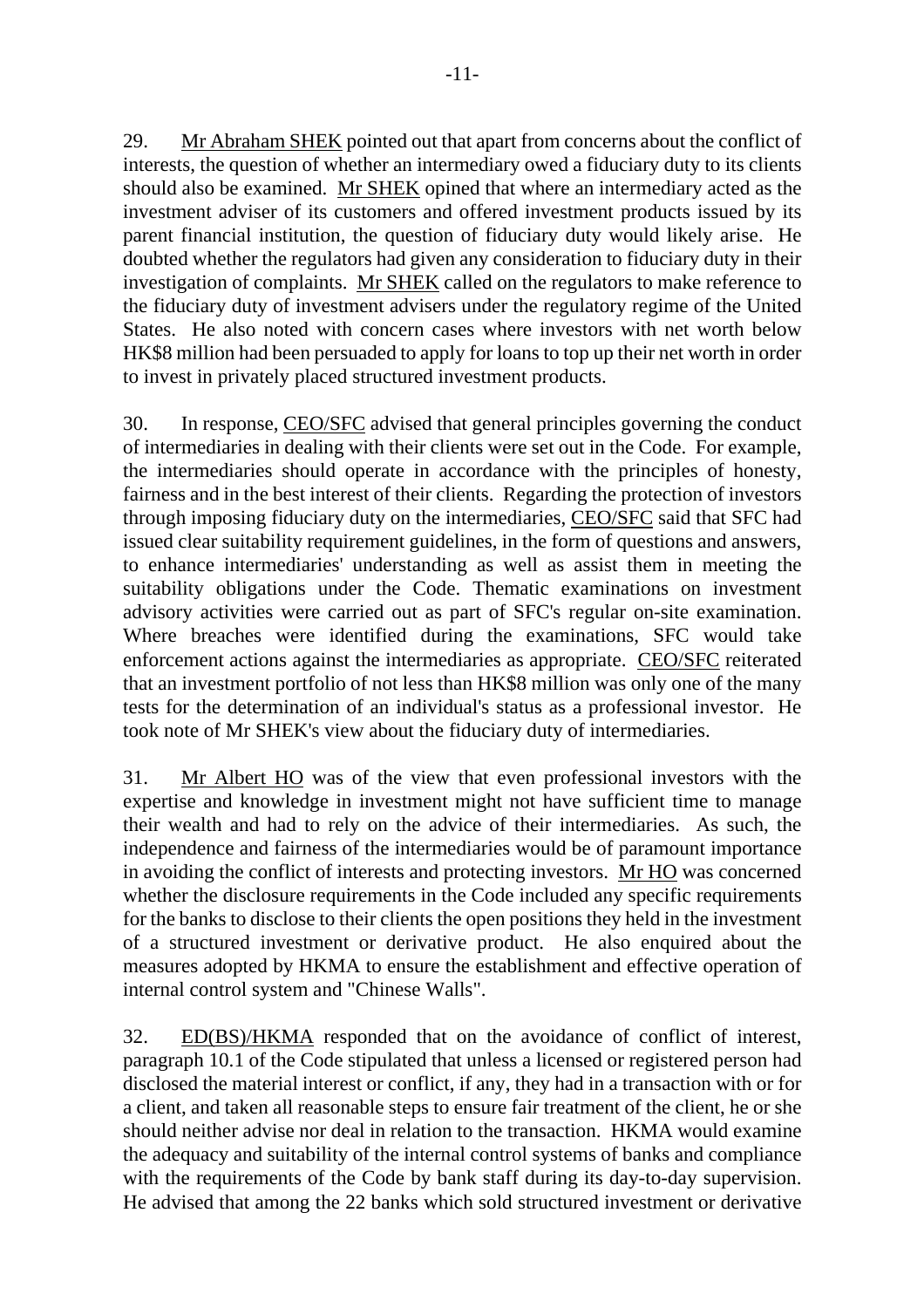products such as accumulator contracts to their clients, only two were also issuers of these products. HKMA would focus its supervisory attention on ascertaining whether there was any conflict of interest in the transactions between these two banks and their customers. If breaches of the Code were substantiated, HKMA would take actions accordingly.

33. Mr Ronny TONG doubted whether banks would follow strictly the requirements on avoidance of conflict of interest and the restriction on staff engaging in regulated business. He also asked whether only bank staff registered with HKMA could provide investment advisory service. In response, ED(BS)/HKMA said that HKMA took effective enforcement actions to ensure banks' compliance with the statutory conditions imposed as part of their licensing conditions. HKMA maintained a register of bank staff engaged in regulated activities, which was available for inspection on HKMA's website. Cases would be referred to HKMA for investigation if bank staff not registered with HKMA were found to be engaging in regulated activities.

# **IV. Consultancy study on the feasibility of establishing insurance Policyholders' Protection Funds in Hong Kong**

|                                | (LC Paper No. $CB(1)2082/07-08(02)$ — Administration's paper on feasibility                                                                                                                                                                                                                                                                            |
|--------------------------------|--------------------------------------------------------------------------------------------------------------------------------------------------------------------------------------------------------------------------------------------------------------------------------------------------------------------------------------------------------|
|                                | study on the establishment of                                                                                                                                                                                                                                                                                                                          |
|                                | insurance policyholders' protection                                                                                                                                                                                                                                                                                                                    |
|                                | funds in Hong Kong                                                                                                                                                                                                                                                                                                                                     |
|                                |                                                                                                                                                                                                                                                                                                                                                        |
| LC Paper No. $CB(1)2084/07-08$ | — Background brief on consultancy<br>$\mathcal{L}$ and $\mathcal{L}$ and $\mathcal{L}$ and $\mathcal{L}$ and $\mathcal{L}$ and $\mathcal{L}$ and $\mathcal{L}$ and $\mathcal{L}$ and $\mathcal{L}$ and $\mathcal{L}$ and $\mathcal{L}$ and $\mathcal{L}$ and $\mathcal{L}$ and $\mathcal{L}$ and $\mathcal{L}$ and $\mathcal{L}$ and $\mathcal{L}$ and |

study on the feasibility of establishing insurance policyholders' protection funds in Hong Kong prepared by the Legislative Council Secretariat)

### Briefing by the Office of the Commissioner of Insurance

34. At the invitation of the Chairman, the Commissioner of Insurance (C of I), of the Office of the Commissioner of Insurance (OCI), briefed members on the background and the latest development of the feasibility study on establishing policyholders' protection funds (PPFs) in Hong Kong. The key points highlighted in the presentation were as follows:

(a) A consultancy study on the feasibility of establishing PPFs in Hong Kong was commissioned by OCI in 2002. In the ensuing public consultation conducted between December 2003 and April 2004, mixed feedbacks were received from a wide spectrum of stakeholders including insurers, practitioners, consumer advocate groups and professional bodies. While the setting up of PPFs was welcomed as a safety net for policyholders and would boost consumer confidence,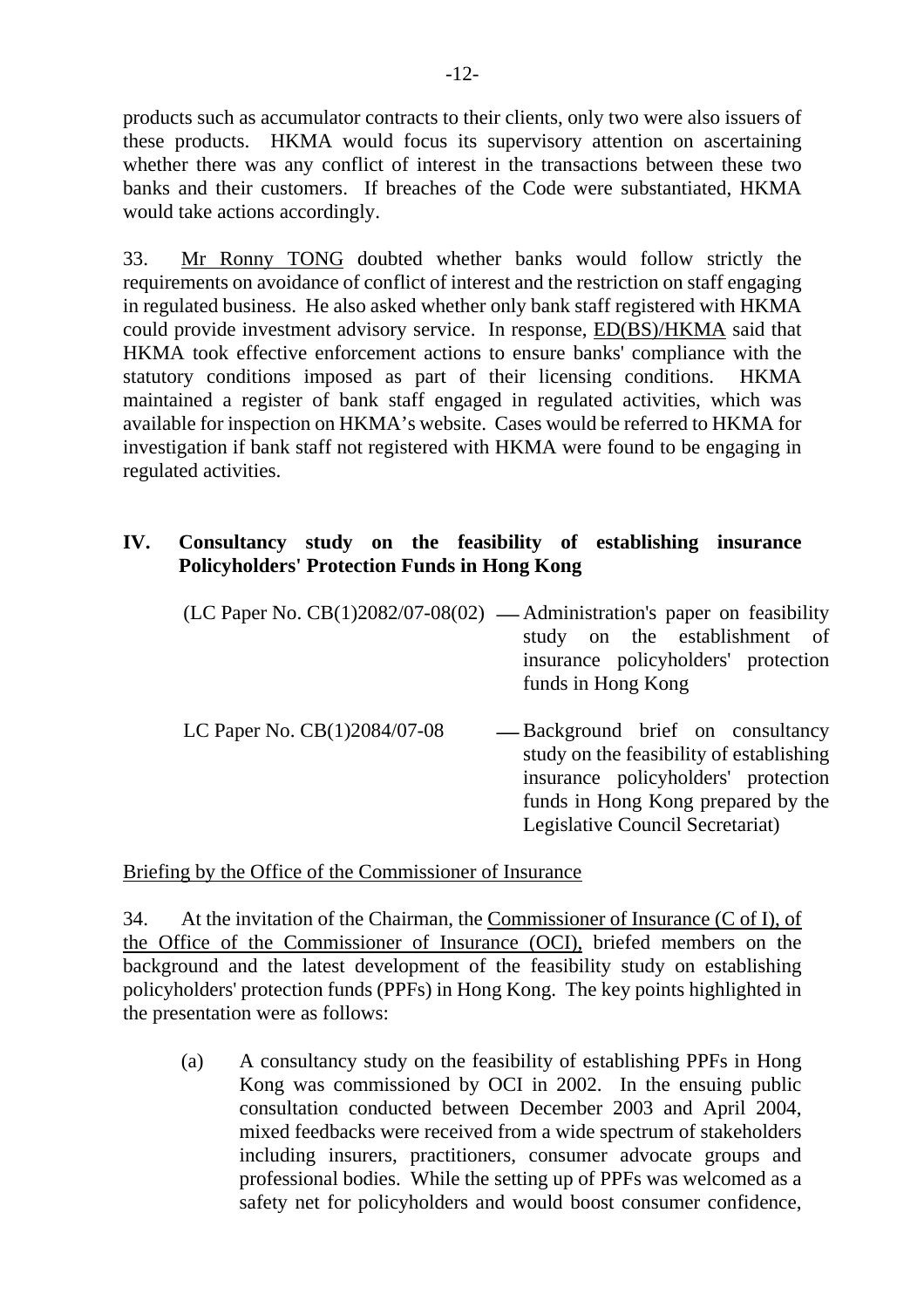many respondents affiliated with the insurance industry were concerned about the potential moral hazards in that PPFs might encourage imprudent operation of insurers and make policyholders less vigilant in selecting their insurers. Views were expressed that resources could be spent more gainfully in strengthening the present regulatory regime as a direct means to mitigate the risk of insolvency. Concerns were also expressed over the impact of PPFs on the level of premiums, the undue stress on insurers having to inject funding into PPFs in the event of a major insolvency, and the equity or otherwise of cross-subsidization between policyholders and insurance companies.

- (b) The consultancy study concluded that the feasibility and success of a PPF scheme would depend heavily on the scope and nature of the scheme as well as the extent of industry and community support. Recommendation was made for the Government to reach a broad understanding with the insurance industry on the need for PPFs and the governing framework. In pursuance of this, the OCI had engaged in a close dialogue with industry stakeholders with a view to alleviating their concerns and agreeing on a pragmatic way forward.
- (c) The Hong Kong Federation of Insurers (HKFI) had indicated its agreement in principle to explore the establishment of a contingency plan to protect policyholders against the insolvency of insurers . A task force was set up to consider the main issues identified, including the rationale for establishing PPFs, their mode of operations, and options for scheme design, etc.
- (d) OCI would continue to work in partnership with HKFI to develop an appropriate framework for introducing PPFs in Hong Kong, taking into account the concerns and issues identified. In parallel, OCI would seek to strengthen prudential supervision on underwriting discipline, capital adequacy and investment strategy of insurers as the first line of defense against insolvency.

### Discussion

#### *Legal backing for the establishment of Insurance Policyholder' Protection Fund*

35. Mr SIN Chung-kai expressed support for establishing PPFs in Hong Kong as he considered that this would better protect policyholders and promote market stability in the event of insolvency of an insurer. Referring to existing legislation governing bank depositors and securities investors, he considered that the establishment of PPFs as well as the related compensatory mechanism and regulatory framework should be backed up by legislation. He was aware that the success of the scheme would depend heavily on the extent of industry and community support and that it took time for the industry to canvass the views of stakeholders on key issues before a consensus could be reached on the way forward.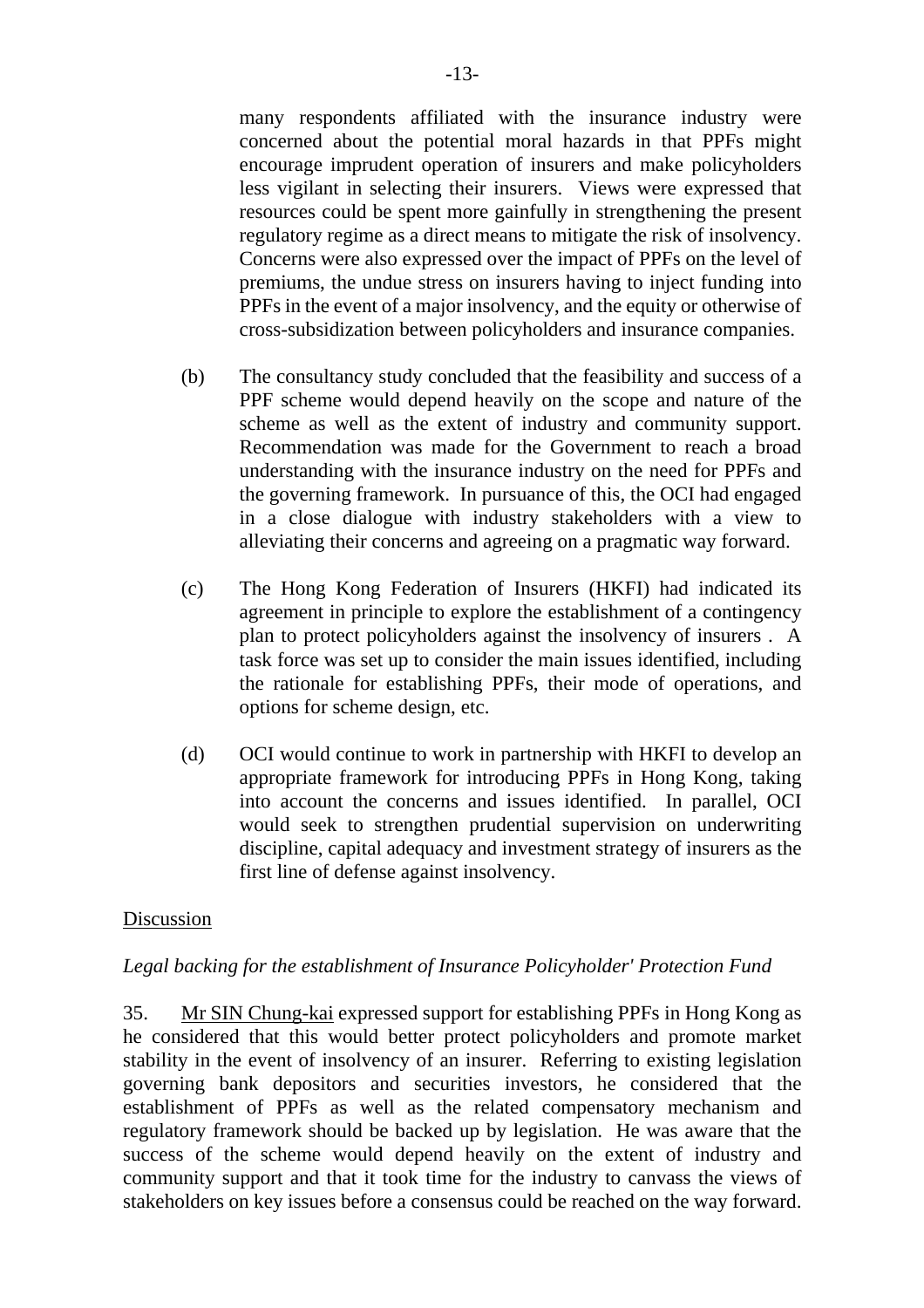Mr SIN urged the industry and the Administration to seriously consider providing a legal framework for the establishment and operation of PPFs.

36. C of I recapped that despite their initial concern about moral hazards, the industry had become increasingly appreciative of the positive role of PPFs in promoting general market stability and securing public confidence in the event of an insurer's insolvency. He said that OCI would endeavour to reach a broad understanding with industry stakeholders as soon as possible. As regards the mode of operation, he advised that while some compensation funds such as the Deposit Protection Scheme Fund (DPSF), the Investors Compensation Fund and the Mandatory Provident Fund (MPF) Schemes Compensation Fund had their respective governing legislation, the Employees Compensation Insurer Insolvency Scheme (ECIIS) and two existing funds administered by the Motor Insurance Bureau (MIB) were industry initiatives financed by levies imposed on insurance premiums. C of I added that the Administration, in conjunction with industry stakeholders, would examine and make reference to the aforementioned compensation funds in developing the regulatory framework for PPFs.

### *Strengthening the existing regulatory regime*

37. Ms Emily LAU indicated her support for establishing PPFs and urged the Administration and the industry to reach an early consensus on the way forward to enhance protection for policyholders. Noting that OCI would place increased vigor on prudential supervision to reduce the risk of insolvency, Ms LAU sought details on the enhancement measures that were implemented or under planning to strengthen the supervisory framework.

38. In reply, C of I pointed that PPFs were no substitutes for prudential supervision of the insurance industry, nor could the establishment of PPFs guarantee that no insolvency would occur in the insurance industry. OCI would continue to discharge its responsibility to regulate and supervise the industry for the promotion of market stability and the protection of policyholders. To this end, measures were undertaken to strengthen the monitoring of underwriting discipline, capital adequacy and investment strategy of insurers. He advised that long term insurance policies with elements of bonus payout/savings/investments usually involved assets overseas. To effectively monitor overseas assets and to facilitate accurate identification and continuous monitoring of assets on which local policyholders had a legitimate claim, OCI had introduced a new requirement on long term insurers to segregate, for reporting purpose, the portion of assets held by them which were attributable to local policyholders. Where necessary, they would also be required to submit returns more frequently than the normal annual cycle. To improve stress testing and sensitivity analysis, Dynamic Solvency Testing was deployed by OCI as a tool to assess the impact of different economic scenarios. Long-term insurers were required, on a trial basis, to submit supplementary returns covering asset/liability valuation, investment yield, valuation interest rate, guarantees and options reserve, currency mismatching reserve and the risk assessment models that they used. In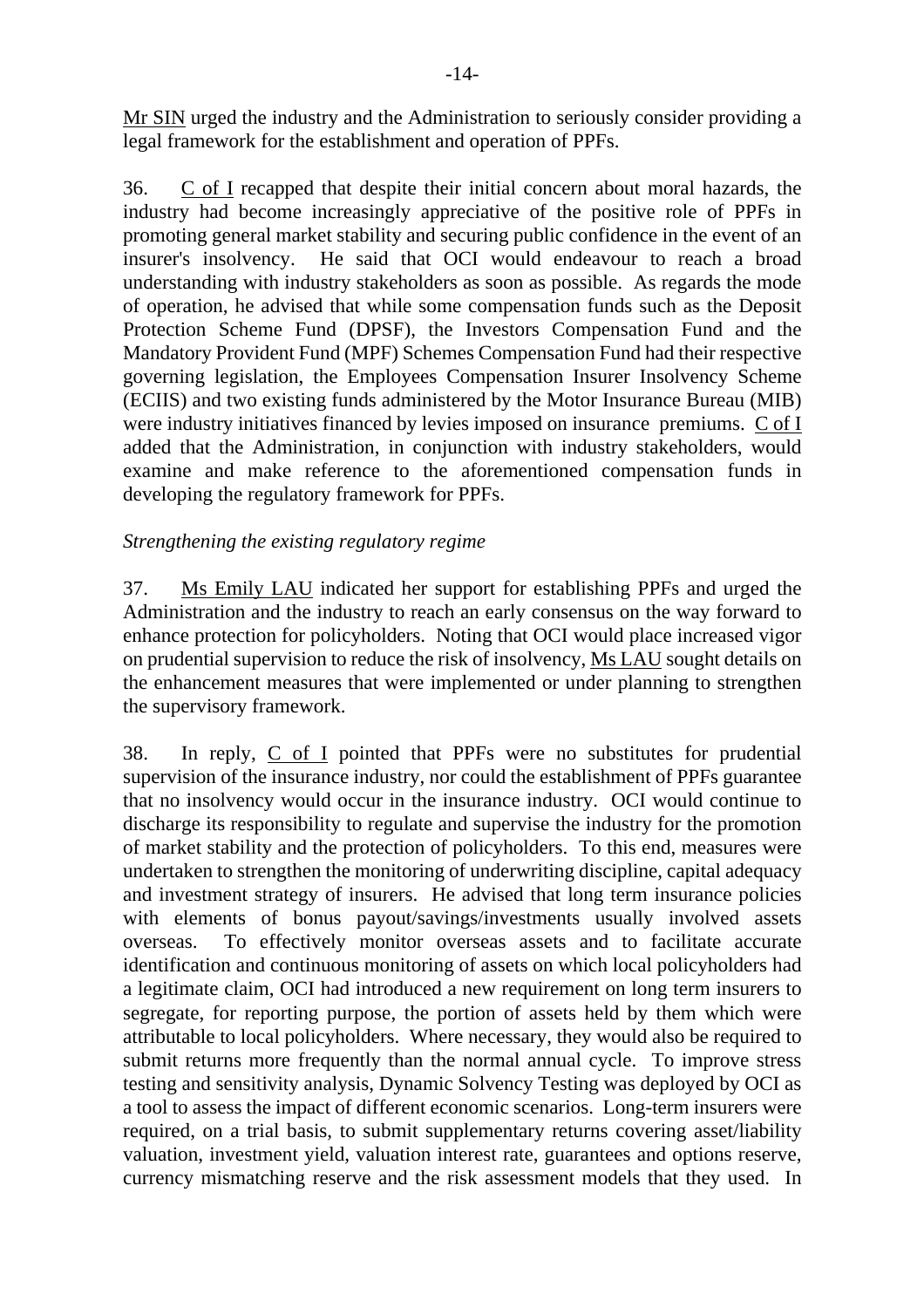addition, regular on-site inspections would be conducted by OCI to monitor compliance with various regulatory measures.

39. In response to Ms LAU's enquiry on whether additional manpower resources were required for strengthening the present regulatory regime, C of I said that while the additional workload could presently be absorbed by internal staff deployment, more actuarial and accounting expertise would be required by OCI owing to the need for greater vigilance in asset-liability matching under evolving market conditions.

# *Other issues*

40. Mr Bernard CHAN remarked that the insurance regulatory regime in Hong Kong was generally effective and the risk of insolvency of local insurers was relatively low. He recapped that the insolvency of the three insurers of the HIH Group in 2001 was mainly due to the insolvency of their parent company overseas. Since then, OCI had stepped up its liaison with overseas regulators. In the wake of widespread public concern arising from the incident, the Administration saw the need to study the feasibility of establishing PPFs in Hong Kong and commissioned a feasibility study in late 2002. Mr CHAN noted that the introduction of PPFs could enhance the protection for policyholders and promote the stability of the insurance industry. Given that compensation funds were currently in place catering for banking depositors, securities investors, and members of MPF Schemes, Mr CHAN saw no strong reasons why similar arrangements should not be provided for the insurance industry. He was pleased to note that after much discussion in the past few years, HKFI had agreed in principle to explore the establishment of PPFs and had set up a task force to take the matter forward. On funding arrangements, in consideration that PPFs in other jurisdictions were typically funded by the industry in the form of levies on insurance premiums, Mr CHAN noted the possibility of adopting a similar funding mechanism currently in place under the ECIIS and the two existing funds administered by MIB. Nevertheless, he pointed out that the increased cost might eventually be transferred to and borne by policyholders. On the mode of operation, he remarked that industry feedbacks were in favour of a model similar to DPSF.

41. The Chairman referred to a host of industry and public concerns that needed to be addressed, such as the level of levies and whether PPF levies should be paid by insurers or policyholders; whether the level of compensation to be received by each policyholder should be subject to an upper limit; whether a ceiling should be set for the pooled fund and if yes, the appropriate level; as well as concerns about cross-subsidization between policyholders and insurance companies, risk assessment and asset management, etc. He urged the Administration and the industry to examine the issues in the light of the findings of the consultancy study and finalize the framework as soon as practicable. He also enquired whether a comprehensive public consultation would be conducted following the consultancy report. In this connection, Ms Emily LAU asked when HKFI's task force would complete its report.

42. In reply, C of I advised that policyholders' protection schemes were in place in